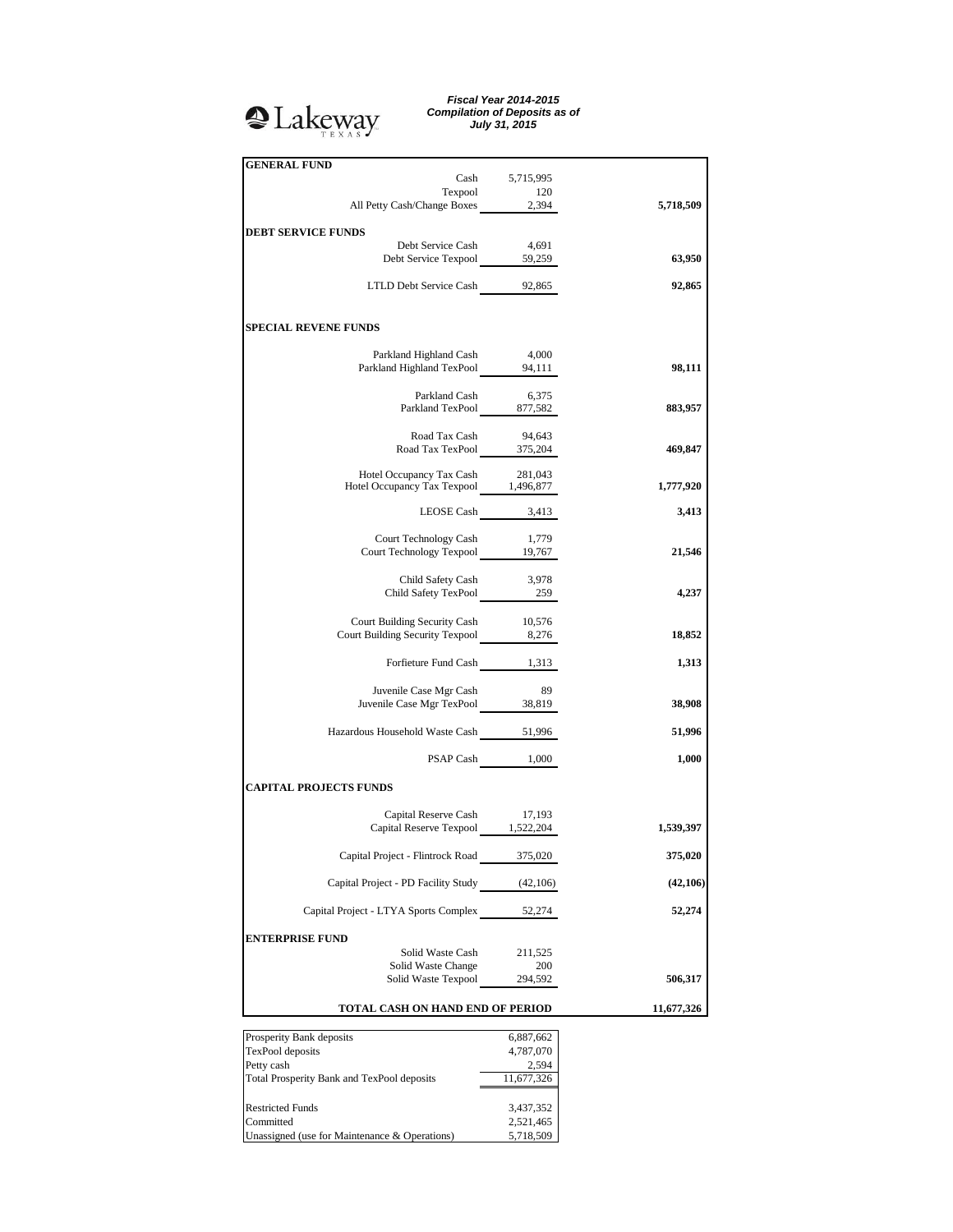# **STATEMENT OF REVENUES AND EXPENDITURES - GENERAL FUND FOR THE MONTH ENDED JULY 31, 2015**

|                                              | <b>YEAR TO DATE</b>                                             |               |      |                                      |        |                 | <b>ANNUAL</b>                              |                           |                 |                        |                                   |                    |                 |
|----------------------------------------------|-----------------------------------------------------------------|---------------|------|--------------------------------------|--------|-----------------|--------------------------------------------|---------------------------|-----------------|------------------------|-----------------------------------|--------------------|-----------------|
|                                              |                                                                 | <b>BUDGET</b> |      | <b>ACTUAL &amp;</b><br><b>ENCUMB</b> |        | <b>VARIANCE</b> | $%$ of<br><b>Budget</b><br><b>Realized</b> |                           | <b>BUDGET</b>   |                        | <b>PROJECTED</b><br><b>ACTUAL</b> |                    | <b>VARIANCE</b> |
| <b>REVENUES</b>                              |                                                                 |               |      |                                      |        |                 |                                            |                           |                 |                        |                                   |                    |                 |
| <b>AD VALOREM TAXES</b>                      | <sup>\$</sup>                                                   | 4,497,735     | - \$ | 4,521,427 \$                         |        | 23,692          | 100%                                       | $\mathcal{S}$             | 4,520,916 \$    |                        | 4,530,916 \$                      |                    | $10,000$ (1)    |
| <b>FRANCHISE FEES</b>                        |                                                                 | 541,576       |      | 548,997                              |        | 7,421           | 60%                                        |                           | 910,300         |                        | 945,300                           |                    | 35,000<br>(2)   |
| <b>SALES &amp; DRINK TAX</b>                 |                                                                 | 2,267,378     |      | 2,405,841                            |        | 138,463         | 86%                                        |                           | 2,783,775       |                        | 2,888,275                         |                    | 104,500<br>(3)  |
| <b>BLDG &amp; DEVELOPMENT SERVICES</b>       |                                                                 | 905,583       |      | 1,364,492                            |        | 458,909         | 135%                                       |                           | 1,009,500       |                        | 1,415,500                         |                    | 406,000<br>(4)  |
| <b>MUNICIPAL COURT</b>                       |                                                                 | 562,500       |      | 668,265                              |        | 105,765         | 99%                                        |                           | 675,000         |                        | 715,000                           |                    | 40,000<br>(5)   |
| <b>INTEREST INCOME</b>                       |                                                                 | 23,482        |      | 28,520                               |        | 5,038           | 105%                                       |                           | 27,100          |                        | 30,000                            |                    | 2,900           |
| <b>MISCELLANEOUS</b>                         |                                                                 | 124,533       |      | 253,793                              |        | 129,260         | 156%                                       |                           | 163,000         |                        | 233,000                           |                    | 70,000<br>(6)   |
| PARKS & RECREATION                           |                                                                 | 444,181       |      | 525,586                              |        | 81,405          | 99%                                        |                           | 529,175         |                        | 549,175                           |                    | 20,000<br>(7)   |
| DONATIONS/GRANTS                             |                                                                 | 6,833         |      | 14,135                               |        | 7,302           | 202%                                       |                           | 7,000           |                        | 7,000                             |                    |                 |
| <b>TOTAL REVENUES</b>                        | \$                                                              | 9,373,801     | \$   | 10,331,056 \$                        |        | 957,255         | 97%                                        |                           | \$10,625,766    |                        | \$11,314,166                      | \$                 | 688,400         |
| <b>EXPENDITURES</b>                          |                                                                 |               |      |                                      |        |                 |                                            |                           |                 |                        |                                   |                    |                 |
| <b>GENERAL SERVICES</b>                      | S.                                                              | 447,454 \$    |      | 409,651 \$                           |        | 37,803          | 78%                                        | $\mathbb{S}$              | 522,093 \$      |                        | 522,093 \$                        |                    |                 |
| <b>ADMINISTRATION</b>                        |                                                                 | 613.693       |      | 627.482                              |        | (13,789)        | 85%                                        |                           | 740,642         |                        | 740.642                           |                    |                 |
| <b>FINANCE</b>                               |                                                                 | 388,429       |      | 367,634                              |        | 20,795          | 78%                                        |                           | 470,056         |                        | 455,056                           |                    | 15,000<br>(8)   |
| <b>POLICE</b>                                |                                                                 | 3,288,885     |      | 3,119,539                            |        | 169,346         | 78%                                        |                           | 4,000,363       |                        | 3,940,363                         |                    | 60,000<br>(9)   |
| <b>PUBLIC WORKS</b>                          |                                                                 | 707,848       |      | 627,003                              |        | 80,845          | 70%                                        |                           | 891,781         |                        | 865,781                           |                    | 26,000<br>(9)   |
| <b>MUNICIPAL COURT</b>                       |                                                                 | 481,410       |      | 452,731                              |        | 28,679          | 77%                                        |                           | 587,809         |                        | 567,809                           |                    | 20,000<br>(8)   |
| <b>BLDG &amp; DEVELOPMENT SERVICES</b>       |                                                                 | 848,894       |      | 813,250                              |        | 35,644          | 79%                                        |                           | 1,028,827       |                        | 1,028,827                         |                    |                 |
| <b>PARKS &amp; RECREATION</b>                |                                                                 | 1,725,457     |      | 1,640,385                            |        | 85,072          | 76%                                        |                           | 2,158,339       |                        | 2,109,339                         |                    | 49,000<br>(8)   |
| <b>TOTAL EXPENDITURES</b>                    | \$                                                              | 8,502,070     | \$   | 8,057,675 \$                         |        | 444,395         | 77%                                        | \$                        | 10,399,910      | \$                     | 10,229,910                        | S.                 | 170,000         |
| <b>REVENUES OVER/(UNDER) EXPENDITURES \$</b> |                                                                 | 871,731       | S.   | 2,273,381                            |        | \$1.401,650     |                                            | \$                        | 225,856         | <sup>\$</sup>          | 1,084,256 \$                      |                    | 858,400         |
| <b>OTHER FINANCING SOURCES/(USES)</b>        |                                                                 |               |      |                                      |        |                 |                                            |                           |                 |                        |                                   |                    |                 |
| TRANSFER TO CAPITAL RESERVE FUND             | \$                                                              | 225,856 \$    |      |                                      | $-$ \$ | 225,856         |                                            | \$                        | $(225, 856)$ \$ |                        | $(225, 856)$ \$                   |                    |                 |
|                                              | <b>FUND BALANCE - BEGINNING</b><br><b>FUND BALANCE - ENDING</b> |               |      |                                      |        |                 | \$                                         | 2,643,412 \$<br>2,643,412 |                 | 2,754,786<br>3,613,186 | -S<br>\$                          | 111,374<br>969,774 |                 |
|                                              |                                                                 |               |      | <b>FUND BALANCE RATIO</b>            |        |                 |                                            |                           | 25%             |                        | 35%                               |                    |                 |

(1) Ad valorem tax revenue was projected as 99% collectible but actual collections will likely come in slightly higher.

(2) Phone/Cable franchise fees have exceeded budget projections.

(3) Through an audit, the Comptroller's office found a taxpayer who was paying the wrong taxing entity. The reallocation covered the period of June 2010 through July 2014 and totaled \$50,442. An additional \$15,000 will be collected above the budgeted amount for mixed beverage taxes due to a legislative change. Also, sales tax was projected to increase by 5% during FY15. The actual increase is 6.9% which resulted in higher sales tax collections of \$39,500.

(4) \$150,905 - Senior living center at Lakeway Medical Village, \$24,906 - additional phase in Serene Hills, \$150,000 - storm re-roof permits, \$40,000 from The Oaks buildings, and \$40,000 - hotel

(5) Additional warrant fees collected by City Marshal.

(6) The interagency billing with Bee Cave for dispatch services resulted in a higher quarterly payment than originally budgeted.

(7) Additional revenue for youth classes at the Activity Center.

(8) Salary savings due to unfilled positions.

(9) Salary savings and fuel.